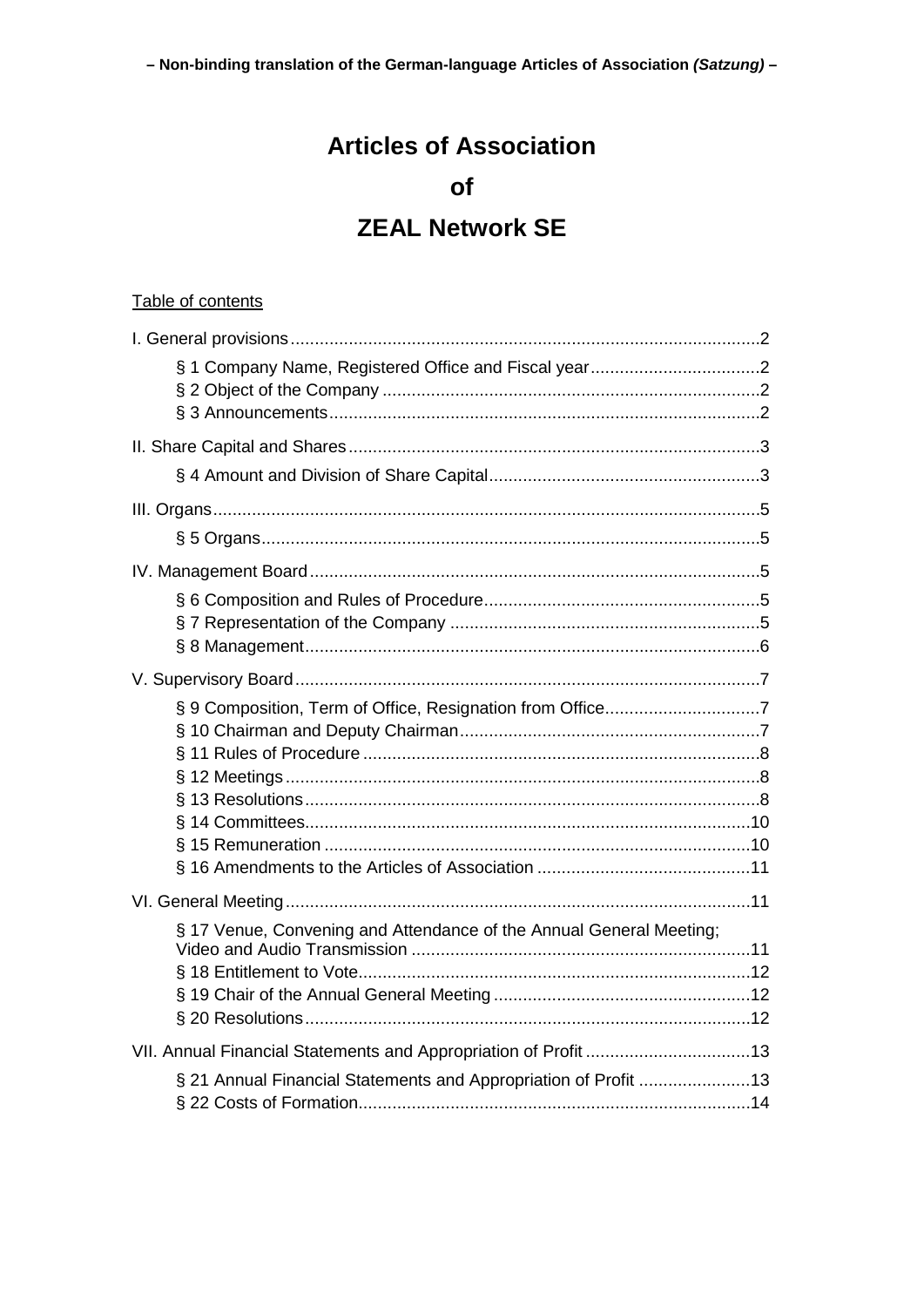## **I.**

# **General provisions**

#### **§ 1 Company Name, Registered Office and Fiscal year**

- <span id="page-1-1"></span><span id="page-1-0"></span>(1) The name of the Company is ZEAL Network SE.
- (2) The registered office of the Company is in Hamburg.
- (3) The fiscal year is the calendar year.

### **§ 2 Object of the Company**

- <span id="page-1-4"></span><span id="page-1-2"></span>(1) The object of the Company is the activity of a managing holding company, i.e. the consolidation of companies under uniform management, the rendering of advice as well as the assumption of other services and business management tasks for companies which are active in particular in the development, provision and sale of products and services in the field of electronic media, especially the internetbased brokerage of the participation in lotteries.
- (2) The Company may also engage itself in the areas of activity specified in paragraph [\(1\)](#page-1-4) particular by carrying out individual transactions.
- (3) The Company shall be entitled to take all measures and perform all transactions which appear necessary or useful for the attainment and achievement of the object pursuant to paragraph [\(1\).](#page-1-4) In particular, it may establish branches in Germany and abroad, establish, acquire or participate in companies, sell equity interests in companies or enter into intercompany agreements.

#### **§ 3 Announcements**

- <span id="page-1-3"></span>(1) The Company's announcements shall be published in the Federal Gazette *(Bundesanzeiger)*.
- (2) The Company may also transmit information to the holders of listed securities by means of remote data transmission to the extent permitted by law.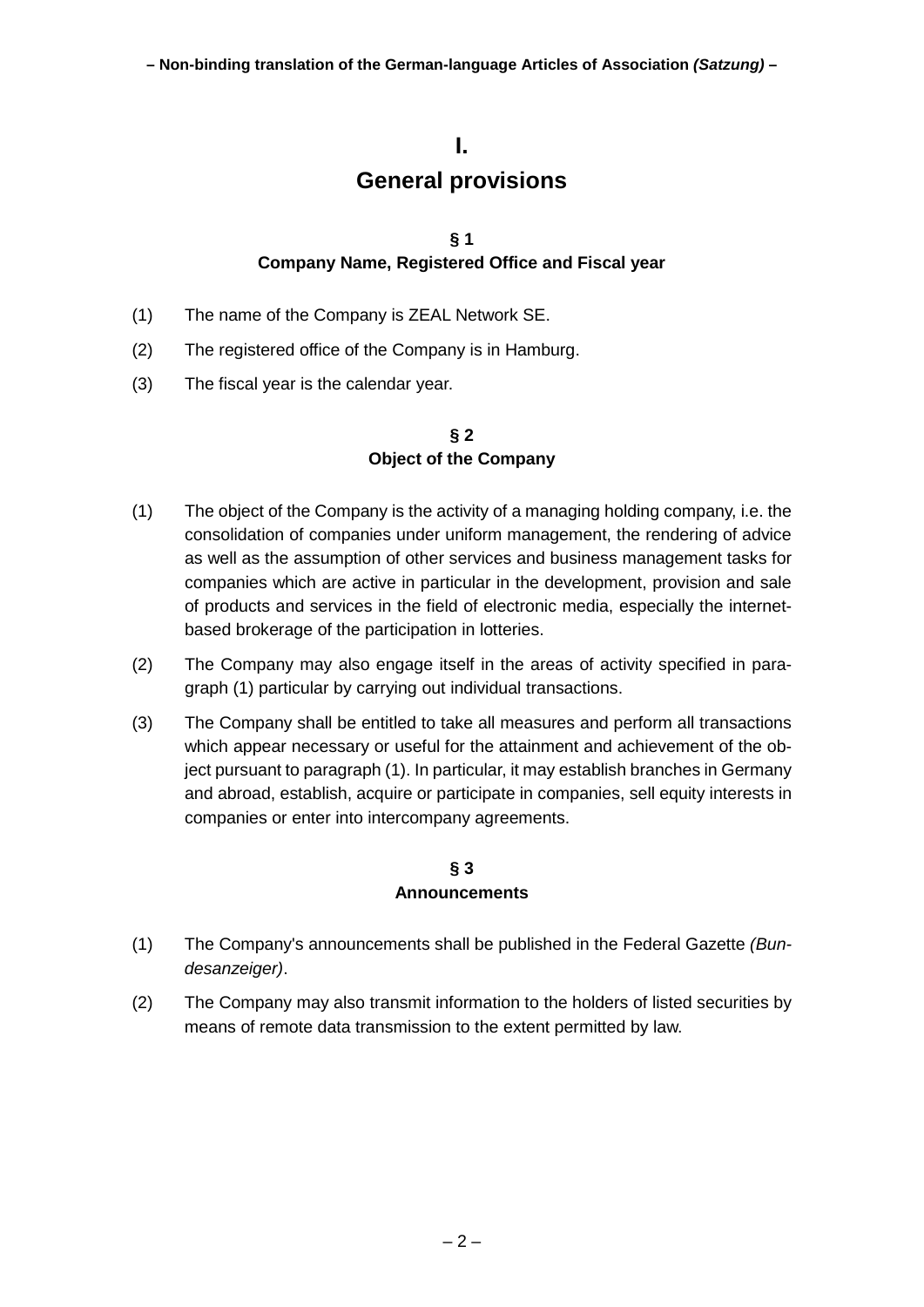# **II. Share Capital and Shares**

#### **§ 4 Amount and Division of Share Capital**

- <span id="page-2-1"></span><span id="page-2-0"></span>(1) The Company's share capital amounts to EUR 22,396,070. The share capital is divided into 22,396,070 no-par value shares. The original share capital of EUR 7,985,088 was provided by way of transformation of Tipp24 AG into the legal form of a European Company (SE) through the merger of Egela Beteiligungsverwaltungs AG, Vienna, Austria, into Tipp24 AG.
- (2) The Management Board is authorised, subject to the approval by the Supervisory Board, to increase the share capital on one or more occasions until 21 June 2021 by up to a total of EUR 1,197,017 (Authorised Capital 2019) by issuing new nopar value shares against cash or non-cash contributions, in whole or in part. In principle, shareholders are to be granted subscription rights. The new shares may also be subscribed by one or more banks or by companies operating in accordance with  $\S 53$  (1) sentence 1 or  $\S 53b$  (1) sentence 1 or (7) of the German Banking Act, as determined by the Management Board, with the obligation to offer them to the shareholders (indirect subscription right). However, the Management Board is authorised, subject to the approval by the Supervisory Board, to exclude shareholders' subscription rights in the following cases:
	- (a) to exclude fractional amounts from the subscription right;
	- (b) to increase the share capital against contributions in kind, provided that the shares issued against contributions in kind under exclusion of shareholders' subscription rights on the basis of this authorisation during the term of the Authorised Capital 2019 do not exceed 10% of the Company's share capital at the time this Authorisation becomes effective or – if that value is lower – at the time this Authorisation is exercised;
	- (c) in order to grant subscription rights to holders of options, convertible bonds or convertible profit participation rights as issued by the Company;
	- (d) in the case of capital increases against cash contributions, if the issue price of the new shares is not significantly lower than the market price for shares of the Company of the same class at the time the issue price is determined. The shares issued under exclusion of subscription rights pursuant to Sections 203 (1), 186 (3) sentence 4 of the German Stock Corporation Act (AktG) on the basis of this authorisation may not exceed a total of 10% of the Company's share capital at the time this authorisation becomes effective or – if that value is lower – at the time this authorisation is exercised. The limit of 10% of the share capital shall be reduced by the proportionate amount of the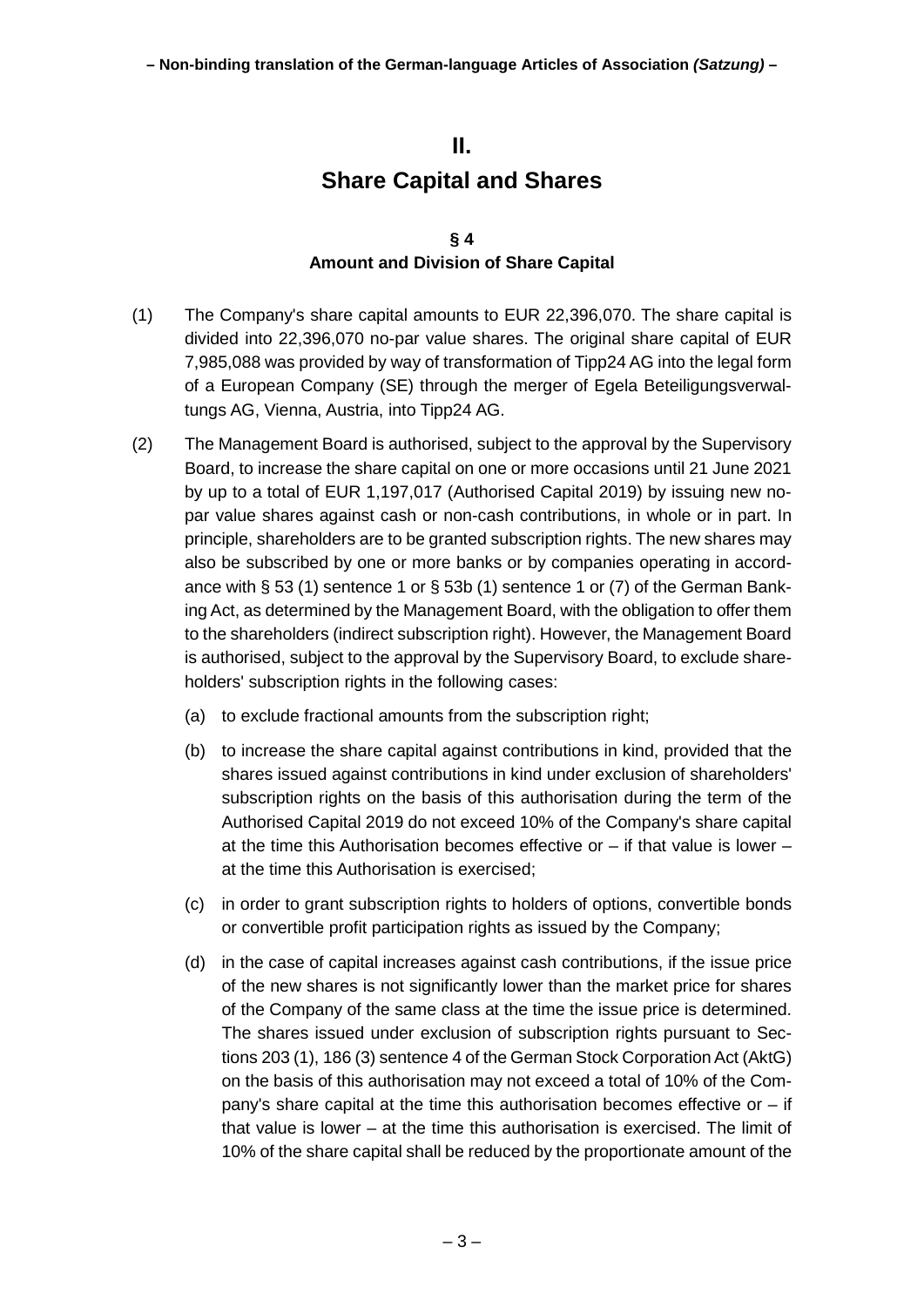share capital attributable to such treasury shares of the Company that are sold during the term of the Authorised Capital 2019 under exclusion of shareholder subscription rights pursuant to Sections 71 (1) no. 8 sentence 5, 186 (3) sentence 4 of the German Stock Corporation Act (AktG). The limit shall also be reduced by the proportionate amount of the share capital attributable to such shares issued to satisfy warrant bonds or convertible bonds with option or conversion rights or option or conversion obligations if the bonds are issued during the term of Authorised Capital 2019 under exclusion of subscription rights in analogous application of Section 186 (3) sentence 4 of the German Stock Corporation Act (AktG). Furthermore, the number of new shares issued under exclusion of shareholders' subscription rights on the basis of this authorisation in accordance with Sections 203 (1) and 186 (3) Sentence 4 of the German Stock Corporation Act (AktG) may not exceed 838,508 shares.

The Management Board is authorised, subject to the approval by the Supervisory Board, to determine the further details of the implementation of the capital increase, in particular the content of the share rights and the conditions of the share issue. The Supervisory Board is authorised to amend the wording of the Articles of Association in accordance with the scope of the capital increase from authorised capital or after the expiration of the authorisation period.

- (3) The shares are issued as registered shares. The shareholders are entered in the share register.
- (4) If, in the case of a capital increase, the resolution on the increase does not determine whether the new shares shall be bearer shares or registered shares, they shall be registered shares.
- (5) The form of share certificates, dividend coupons and renewal coupons as well as bonds and interest coupons and renewal coupons shall be determined by the Management Board subject to the approval by the Supervisory Board. A claim to individual or multiple certification of the shares is excluded insofar as this is legally permissible and a certification is not required according to the rules of a stock exchange on which the shares are admitted to trading. The Company is entitled to issue share certificates relating to one or more shares against reimbursement of costs.
- (6) In the event of a capital increase, the profit participation of new shares may be determined in deviation from Section 60 (2) sentence 3 of the German Stock Corporation Act (AktG).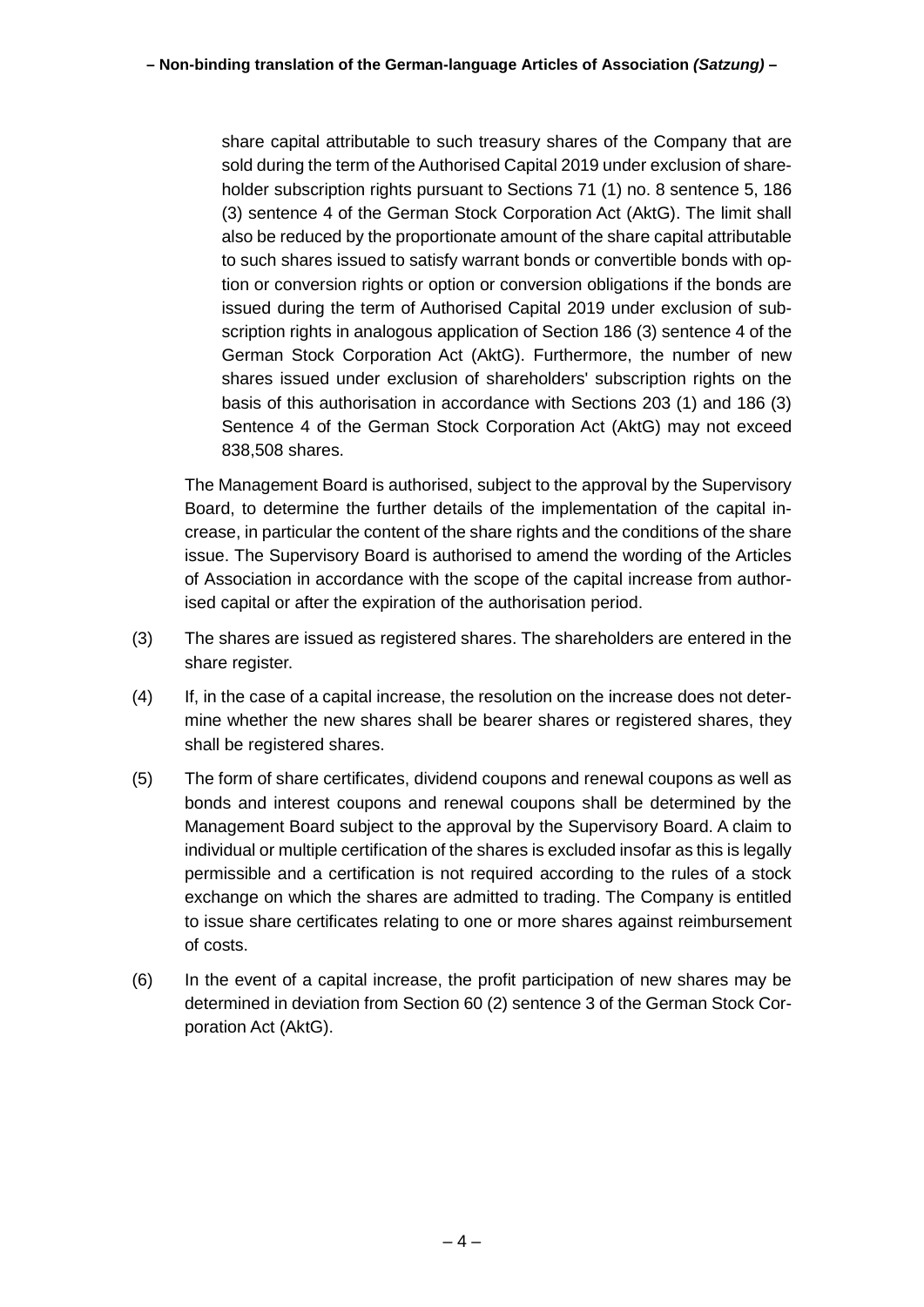<span id="page-4-0"></span>**– Non-binding translation of the German-language Articles of Association** *(Satzung)* **–**

# **III. Organs**

#### **§ 5 Organs**

<span id="page-4-1"></span>The Company is an SE with a two-tier system within the meaning of Art. 38 lit. b) first alternative SE Regulation. It has a Management Board (management organ), a Supervisory Board (supervisory organ) and a general meeting of shareholders.

## **IV.**

# **Management Board**

#### **§ 6 Composition and Rules of Procedure**

- <span id="page-4-3"></span><span id="page-4-2"></span>(1) The Management Board consists of one or more persons. The Supervisory Board determines the number of members of the Management Board.
- (2) The members of the Management Board are appointed by the Supervisory Board for a maximum period of five years. Re-appointments, each for a maximum of five years, are permitted.
- (3) The Supervisory Board may appoint a Chairman of the Management Board and a Deputy Chairman of the Management Board. Deputy members of the Management Board may be appointed.
- (4) The Supervisory Board may issue rules of procedure for the Management Board. The Management Board's schedule of responsibilities is subject to its approval.

#### **§ 7 Representation of the Company**

<span id="page-4-4"></span>(1) If only one member of the Management Board is appointed, he/she shall represent the Company alone. If several members of the Management Board are appointed, the Company shall be represented by two members of the Management Board or by one member of the Management Board together with an authorised signatory. Deputy members of the Management Board shall have the same power of representation as ordinary members of the Management Board.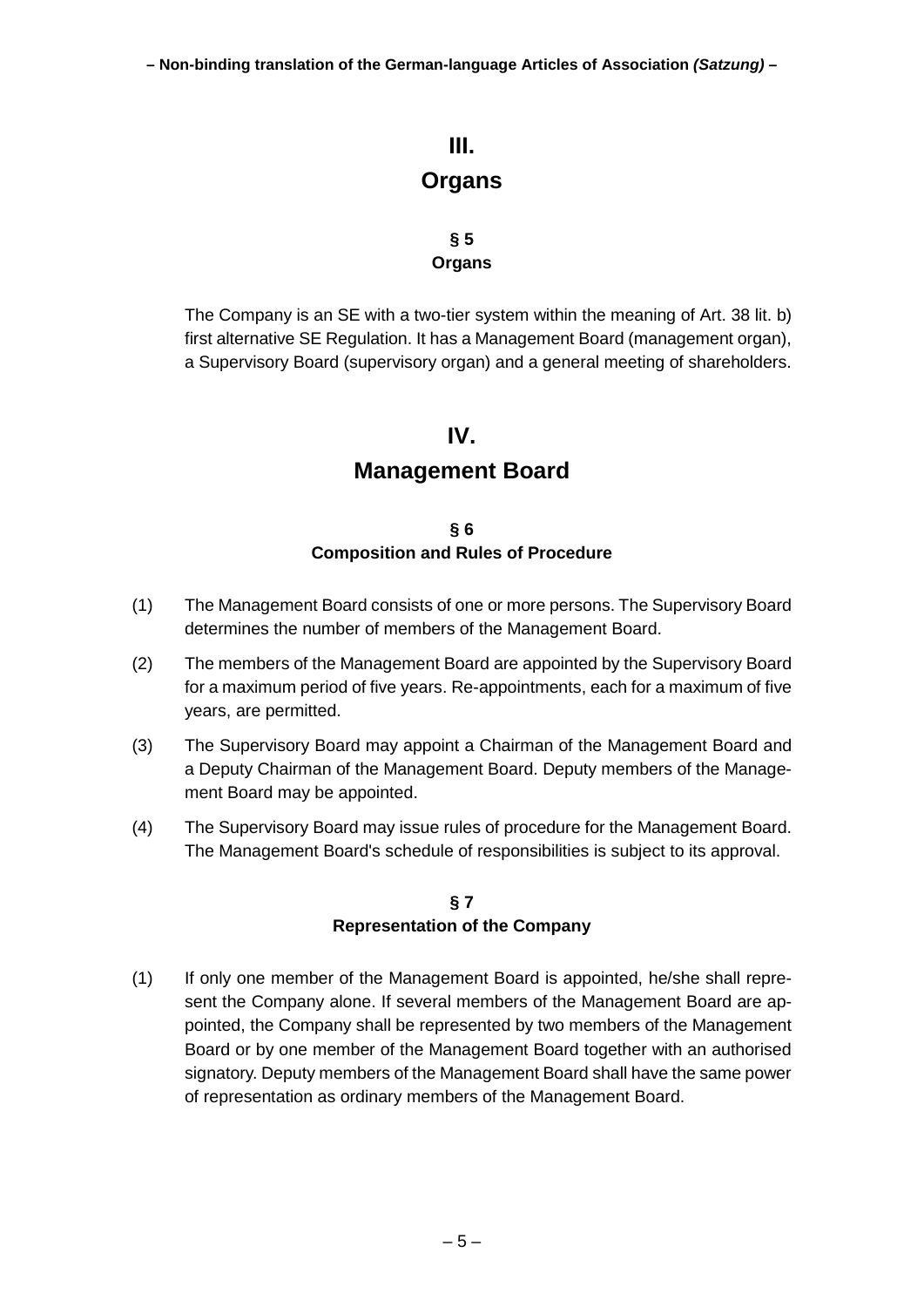- (2) The Supervisory Board may determine that members of the Management Board are authorised to represent the Company alone. If the Management Board consists of only one person, that person always represents the Company alone.
- (3) The Supervisory Board may exempt all or individual members of the Management Board and authorised signatories entitled to legal representation together with a Management Board member from the prohibition of representing more than one party pursuant to Section 181 second alternative BGB; Section 112 of the German Stock Corporation Act (AktG) remains unaffected.

#### **§ 8 Management**

- <span id="page-5-0"></span>(1) The Management Board may carry out the following transactions only subject to the approval by the Supervisory Board:
	- (a) Determining the budget for the following fiscal year;
	- (b) Establishing or winding up companies or undertakings as well as acquiring or selling interests in other undertakings (with the exception of acquisitions of interests as a result of which the Company will not directly or indirectly hold more than 5% of the capital of another undertaking, disposals of interests if the Company holds neither directly nor indirectly 5% or more of the capital of the other respective undertaking prior to the disposal, any acquisitions or disposals of interests for a consideration of up to EUR 1 million and any acquisitions or disposals of interests relating to dormant companies or undertakings);
	- (c) Granting security, sureties or guarantees as well the acceptance of bills of exchange outside the ordinary course of business;
	- (d) Internal organisational changes of significant importance.
- (2) The Supervisory Board may at any time make further transactions subject to its approval. It may give revocable consent in advance to a certain group of transactions in general or in the event that the individual transaction satisfies certain conditions.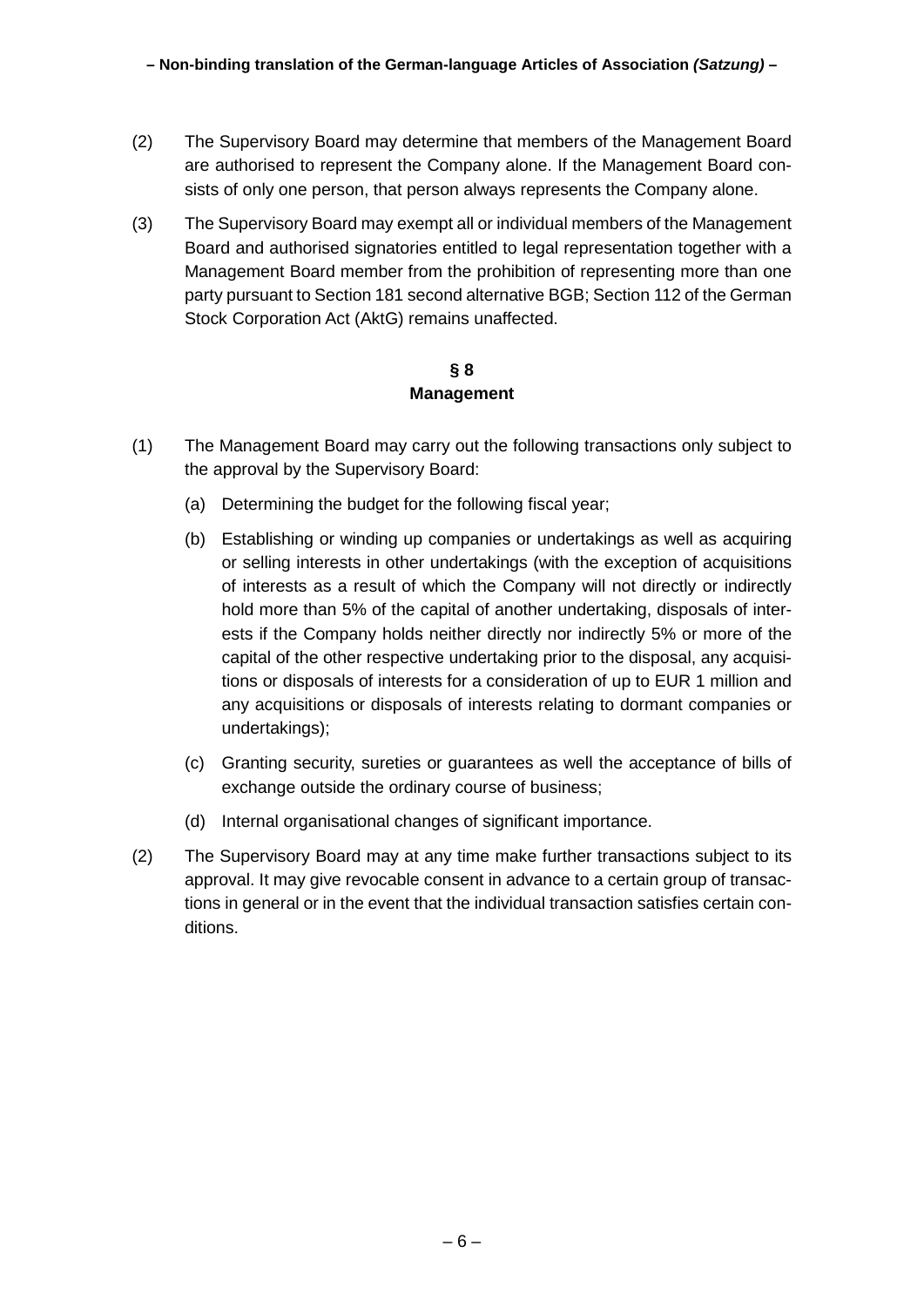## **V.**

# **Supervisory Board**

#### <span id="page-6-0"></span>**§ 9 Composition, Term of Office, Resignation from Office**

- <span id="page-6-1"></span>(1) The Supervisory Board shall consist of six members.
- <span id="page-6-3"></span>(2) The members of the Supervisory Board are appointed for the period until the end of the Annual General Meeting which resolves on the formal discharge of the members of the Supervisory Board for the fourth fiscal year after the commencement of the term of office, but for a maximum of six years. The fiscal year in which the term of office begins shall not be counted. The Annual General Meeting may determine a shorter term of office. Single or multiple re-appointments are permitted. The appointment of a successor to a member who retired before the end of his term of office shall be for the remainder of the term of office of the retired member, unless the General Meeting determines a different term of office of the successor.
- (3) When a member of the Supervisory Board is appointed, a substitute member can be appointed at the same time, who becomes a member of the Supervisory Board if the Supervisory Board member retires before the end of his term of office without a successor being appointed. The term of office of a substitute member who has joined the Supervisory Board shall expire as soon as a successor has been appointed for the retired Supervisory Board member, at the latest upon expiry of the term of office of the retired Supervisory Board member.
- (4) The members and the substitute members of the Supervisory Board may resign from office by giving four weeks' notice in writing to the Management Board and notifying the Chairman of the Supervisory Board. The Chairman of the Supervisory Board – or in the case of a resignation of the Chairman, the Deputy Chairman of the Supervisory Board – may shorten or waive the notice period. The right to resign from office for cause with immediate effect remains unaffected.

## **§ 10 Chairman and Deputy Chairman**

<span id="page-6-2"></span>(1) The Supervisory Board shall elect a Chairman and at least one Deputy Chairman from among its members for the term of office specified in [§](#page-6-1) 9 [\(2\)](#page-6-3) of these Articles of Association. The election shall take place under the chairmanship of the oldest member of the Supervisory Board present in terms of age following the Annual General Meeting at which the Supervisory Board members were appointed, in a meeting not requiring specific convening. The same shall apply *mutatis mutandis* in the event of an appointment by court order. If the Chairman or his Deputy retire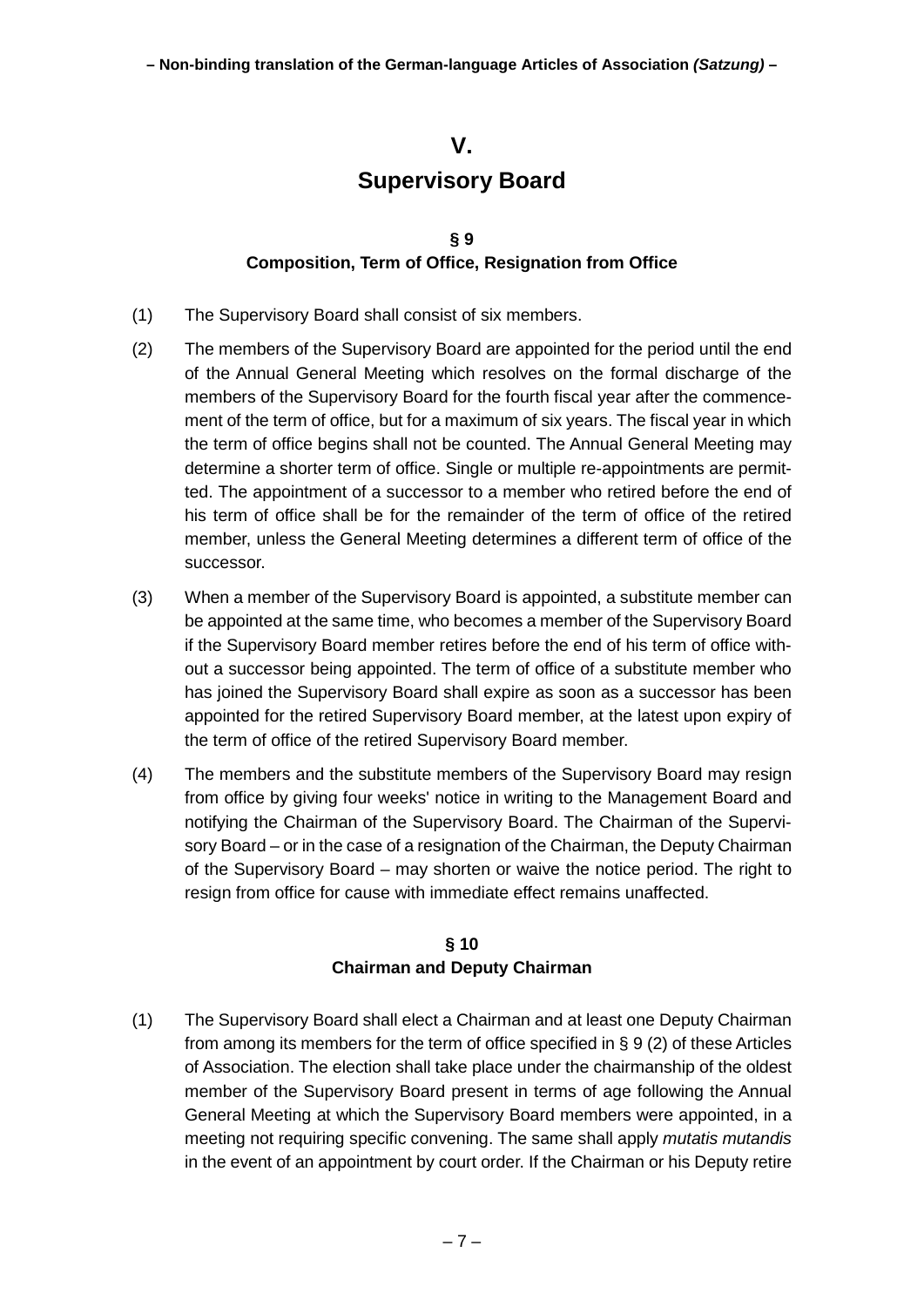from their office before the end of their term of office, the Supervisory Board shall hold a new election for the remaining term of office of the retired member.

(2) The Deputy Chairman of the Supervisory Board shall only have the statutory rights and duties of the Chairman in accordance with the Articles of Association if the latter is unavailable.

#### **§ 11 Rules of Procedure**

<span id="page-7-0"></span>The Supervisory Board shall determine its rules of procedure in accordance with the law and the Articles of Association.

# **§ 12 Meetings**

- <span id="page-7-1"></span>(1) As a rule, the Supervisory Board shall hold one meeting per calendar quarter; it must hold two meetings per calendar half-year.
- <span id="page-7-4"></span>(2) The meetings of the Supervisory Board shall be convened in text form by the Chairman of the Supervisory Board with a notice period of fourteen days, specifying the form of the meeting. The day on which the invitation is sent and the day of the meeting are not included in the calculation of the notice period. In urgent cases, the meeting may also be convened orally or by telephone and the notice period reasonably shortened.
- (3) The convening notice for the meeting shall include the place, date and time of the meeting as well as the agenda items.
- <span id="page-7-3"></span>(4) The meeting shall be chaired by the Chairman of the Supervisory Board or, in his absence, by his deputy or, alternatively, by the oldest or by another member of the Supervisory Board unanimously appointed for this purpose. The chairperson shall determine the order in which the agenda items are dealt with and the manner and order of the resolutions.

#### **§ 13 Resolutions**

<span id="page-7-5"></span><span id="page-7-2"></span>(1) As a rule, resolutions of the Supervisory Board are passed at meetings. If an agenda item has not been duly announced, resolutions may only be passed on it if no member of the Supervisory Board present at the meeting objects. In the absence of an objection by a Supervisory Board member present, absent Supervisory Board members shall in this case be given the opportunity to cast their vote within a reasonable period to be determined by the chairman of the meeting in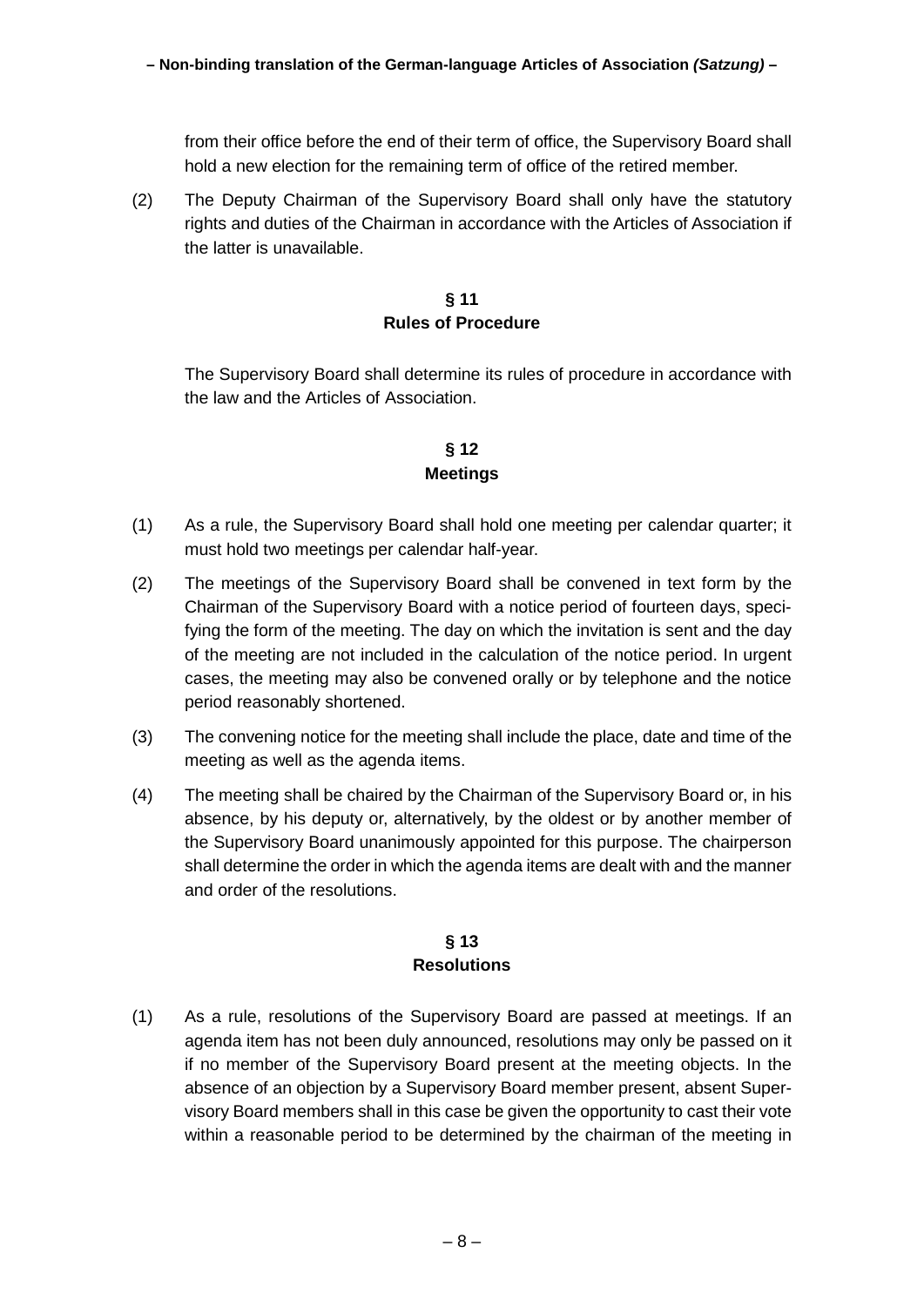text form or by means of customary telecommunications or to object to the resolution in the same form. The resolution shall only become effective if the absent members of the Supervisory Board have agreed to the resolution before expiry of the set period or have not objected within this period.

- <span id="page-8-0"></span>(2) Outside of meetings, resolutions may be passed by casting votes in text form or through customary means of telecommunication if the Chairman of the Supervisory Board so determines in individual cases. The members of the Supervisory Board have no right of objection. Such resolutions shall be recorded in writing by the supervisor of the vote, who shall be determined in accordance with § [12](#page-7-1) [\(4\),](#page-7-3) and forwarded to all members.
- (3) The Supervisory Board constitutes a quorum if at least half of its statutory number of members, but in no case less than three members, participate in the resolution. A member shall also participate in a resolution in this sense if it abstains from voting or votes in accordance with paragraph [\(2\)](#page-8-0) or [\(4\)](#page-8-1)
- <span id="page-8-1"></span>(4) Absent members of the Supervisory Board may participate in resolutions of the Supervisory Board by having other members of the Supervisory Board submit their written votes. In addition, absent Supervisory Board members may cast their vote before the meeting, during the meeting or subsequently within a reasonable period to be determined by the chairperson, in writing or by customary means of telecommunication, provided that no member present at the meeting objects; however, an objection may not be raised if the absent member(s) and the present Supervisory Board member(s) are in contact with each other by way of mutual and simultaneous sight and hearing and are able to discuss the subject of the resolution. Decisions taken in the form of mixed resolutions shall be recorded in writing by the chairperson and forwarded to all members.
- (5) Votes on agenda items may be repeated within a meeting. In the event of a decision derogating from the prior vote, the prior vote shall be deemed not to have taken place. Any further repetition of a vote at the same meeting is only permitted if all members of the Supervisory Board present at the previous vote(s) agree.
- <span id="page-8-2"></span>(6) Resolutions of the Supervisory Board require a majority of the votes cast, unless the Articles of Association or the law require a different majority. Abstentions do not count as votes. If a vote results in a tie, the Chairman shall have two votes in the event of a new vote on the same item if that also results in a tie. This also applies to elections.
- (7) The Chairman and if the Chairman is unavailable the Deputy Chairman are authorised to make declarations required to implement the resolutions of the Supervisory Board and its committees on behalf of the Supervisory Board and to receive declarations on behalf of the Supervisory Board.
- <span id="page-8-3"></span>(8) Minutes shall be prepared of the negotiations and resolutions of the Supervisory Board as evidence, but not as a requirement for their effectiveness, which shall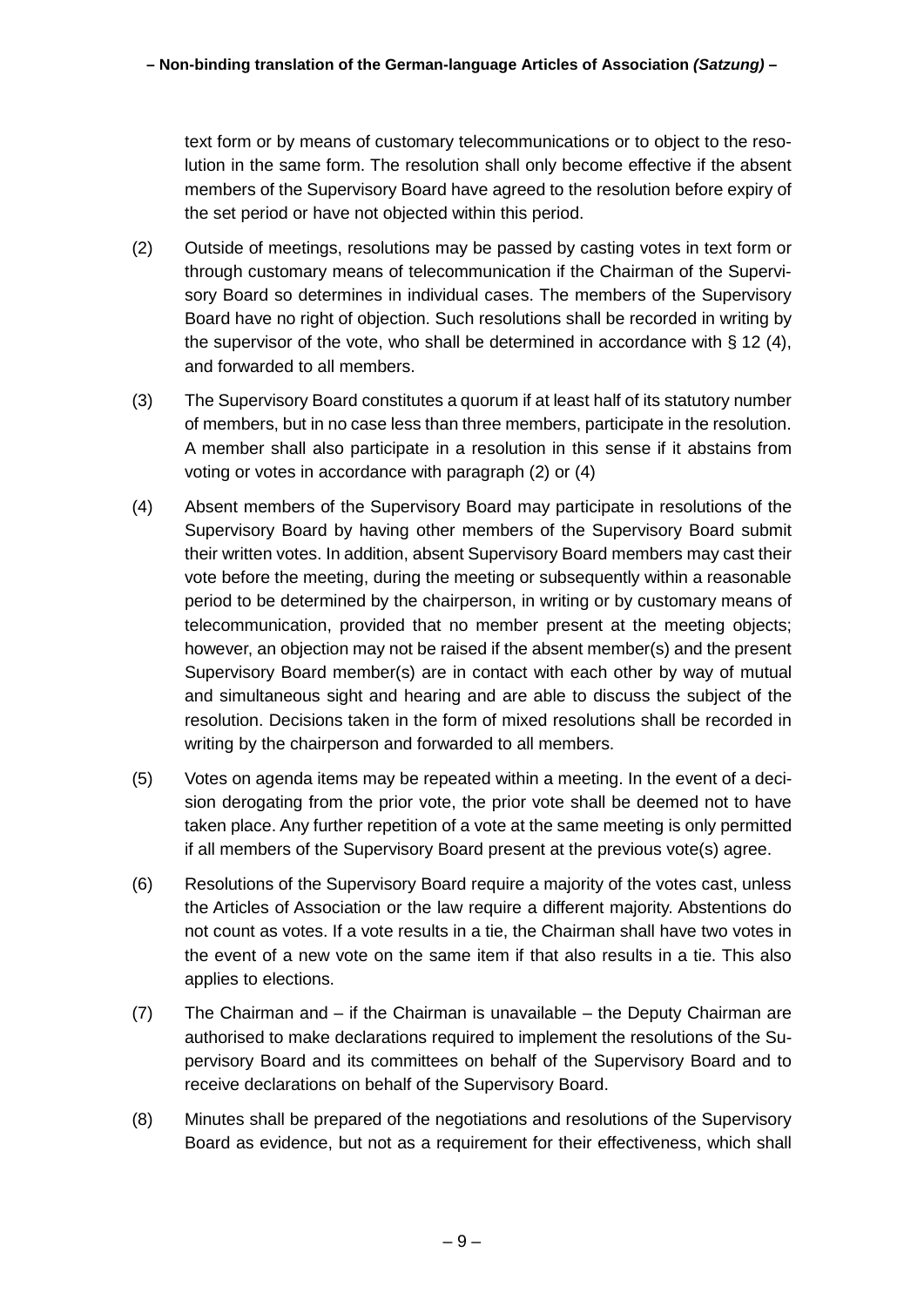be signed by the chairperson of the meeting or, in the case of votes taken outside of a meeting, by the supervisor of the vote, and forwarded to all members.

# **§ 14 Committees**

- <span id="page-9-0"></span>(1) To the extent permitted by law, the Supervisory Board may form committees from among its members and delegate tasks and powers to them in its rules of procedure or by special resolution. The Supervisory Board is to be informed regularly about the proceedings of the committees.
- (2) The provisions set forth in § [11,](#page-7-0) § [12](#page-7-1) [\(2\)](#page-7-4) to [\(4\)](#page-7-3) and § [13](#page-7-2) [\(1\),](#page-7-5) [\(2\),](#page-8-0) [\(4\)](#page-8-1) to [\(6\)](#page-8-2) and [\(8\)](#page-8-3) shall apply *mutatis mutandis* to Supervisory Board committees; subject to the rules of procedure of the Supervisory Board stipulating otherwise to the extent permitted by law. In the event of a tie, the Chairman of the committee shall have a casting vote in votes and elections.
- (3) The Chairman of a committee shall be authorised to make the declarations required to implement the resolutions of the Supervisory Board committee on its behalf.

### **§ 15 Remuneration**

- <span id="page-9-2"></span><span id="page-9-1"></span>(1) For each full fiscal year, the members of the Supervisory Board shall receive a fixed annual remuneration of EUR 45,500, which shall be multiplied by three for the Chairman and by two for the Deputy Chairman.
- <span id="page-9-3"></span>(2) For their service on one or more Supervisory Board committees, the members of the Supervisory Board shall receive an additional annual compensation of EUR 17,500, which shall be multiplied by two for the respective Chairman.
- (3) In the case of changes in the Supervisory Board and/or its committees during the year, compensation shall be paid *pro rata temporis*, rounded up to full months. If a member of the Supervisory Board does not attend one or more meetings of the Supervisory Board, one third of the total remuneration to which he is entitled in accordance with paragraph [\(1\)](#page-9-2) shall be reduced pro-rata according to the number of meetings missed out of the total number of meetings during the relative fiscal year. This shall apply *mutatis mutandis* to the committee remuneration pursuant to paragraph [\(2\)](#page-9-3) if a committee member does not attend one or more meetings of the committee.
- (4) The remuneration pursuant to paragraph [\(1\)](#page-9-2) shall become due at the end of the Annual General Meeting which receives the consolidated financial statements for the respective fiscal year or decides on their approval.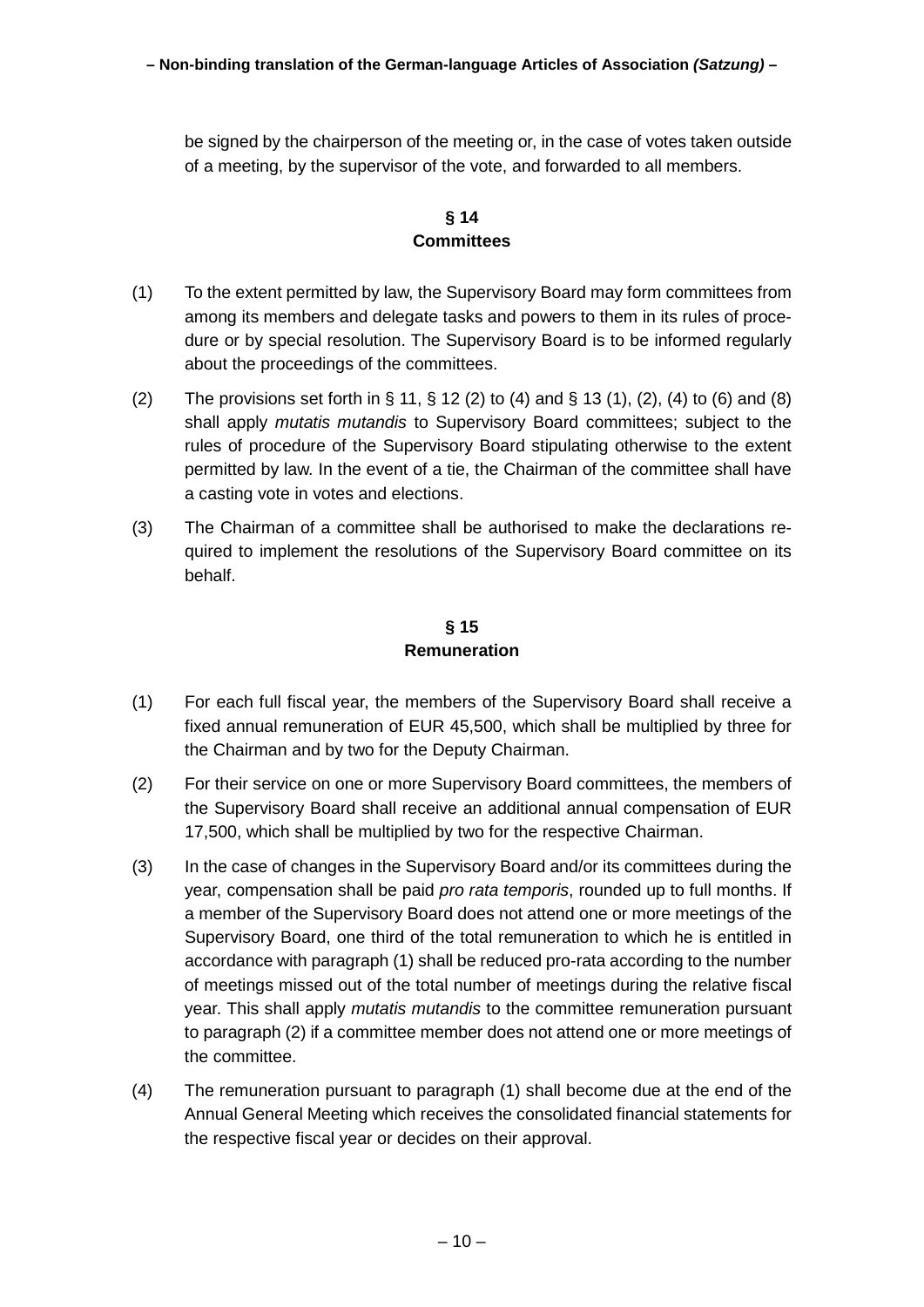- (5) The members of the Supervisory Board shall also be reimbursed for all out-ofpocket expenses and any value-added tax incurred on their remuneration and out-of-pocket expenses.
- (6) The Company may take out D&O insurance for the benefit of the members of the Supervisory Board at customary and reasonable terms, covering the statutory liability arising from the Supervisory Board membership.
- (7) The Annual General Meeting shall resolve on any other types of remuneration as well as on benefits with pecuniary character granted to the members of the Supervisory Board.

#### **§ 16 Amendments to the Articles of Association**

<span id="page-10-0"></span>The Supervisory Board is authorised to resolve amendments to the Articles of Association that only affect the wording.

## **VI.**

# **General Meeting**

### <span id="page-10-2"></span><span id="page-10-1"></span>**§ 17 Venue, Convening and Attendance of the Annual General Meeting; Video and Audio Transmission**

- (1) The General Meeting shall be held at the Company's registered office, at the place of a German stock exchange where the Company's shares are admitted to trading on a regulated market, or in a German city with a population of more than 250,000, at the discretion of the convening body.
- (2) The General Meeting shall be convened by the Management Board, subject to the rights of the Supervisory Board and other authorised persons provided for by law or the Articles of Association. The convening of the Annual General Meeting must be effected in sufficient time to comply with the required statutory period.
- (3) Only those shareholders are entitled to attend the Annual General Meeting and exercise their voting rights who are entered in the Company's share register on the day of the Annual General Meeting and whose registration has been received by the Company at the address specified for this purpose in the invitation in German or English in text form or by an electronic means specified in the invitation at least six days prior to the meeting. The convening notice may provide for a shorter time, expressed in days, for registration. The day of the Annual General Meeting and the day of receipt shall not be taken into account.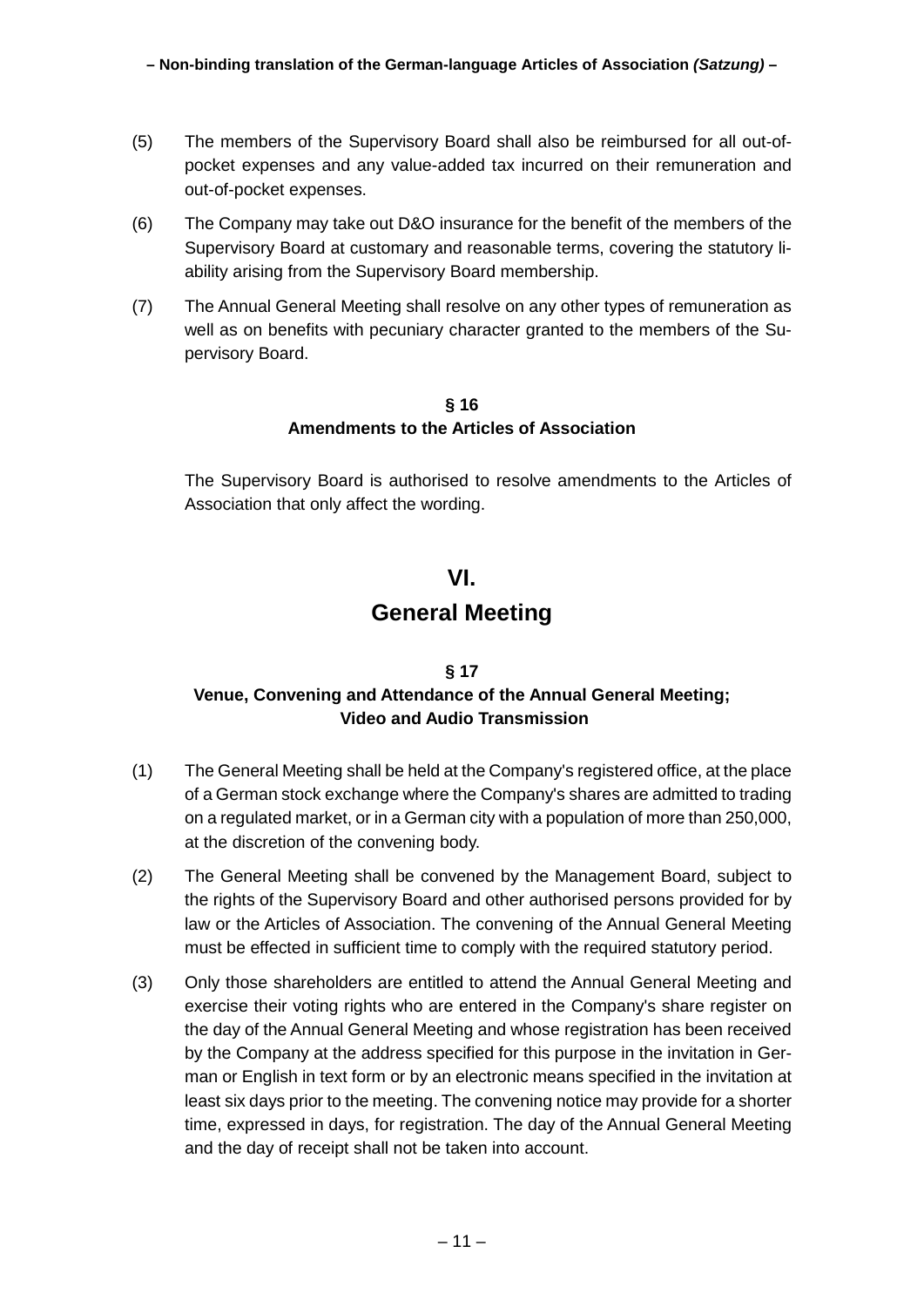(4) If announced in the convening notice of the Annual General Meeting, the chairman of the meeting may permit the video and/or audio transmission of the Annual General Meeting in a manner to be specified by him.

### **§ 18 Entitlement to Vote**

- <span id="page-11-0"></span>(1) Each share entitles the holder to one vote at the Annual General Meeting.
- (2) Voting rights may be exercised by proxy. The granting of proxies, their revocation and proof to the Company must be made in text form, provided that the convening notice does not specify a less strict form. The details for the granting of proxies, their revocation and proof to the Company will be announced with the convening of the Annual General Meeting. Section 135 of the German Stock Corporation Act (AktG) remains unaffected.

#### **§ 19 Chair of the Annual General Meeting**

- <span id="page-11-1"></span>(1) The Annual General Meeting is chaired by the Chairman of the Supervisory Board or another chairman of the meeting as appointed by the Supervisory Board. In the event that none of these persons assumes the chairmanship, the chairman of the meeting shall be elected by the general meeting under the chairmanship of the shareholder with the highest shareholding at the general meeting or by his representative.
- (2) The chairman of the meeting shall conduct the negotiations and determine the order in which the items on the agenda are to be discussed, as well as the type, form, order and other details of the votes.
- (3) The chairman of the meeting may determine the sequence of speakers and reasonably limit the shareholders' right to ask questions and speak. In particular, he may at the beginning of or during the General Meeting determine the time frame for the entire meeting or for the discussion of individual agenda items as well as the time available for speaking and asking questions, either generally or for the individual speaker; this also includes, in particular, the possibility of closing the list of requests to speak prematurely if necessary and ordering the end of the debate.

### **§ 20 Resolutions**

<span id="page-11-2"></span>(1) Unless otherwise stipulated in the Articles of Association or mandatory statutory provisions, resolutions of the General Meeting are passed by a simple majority of the valid votes cast. Unless mandatory statutory provisions provide otherwise,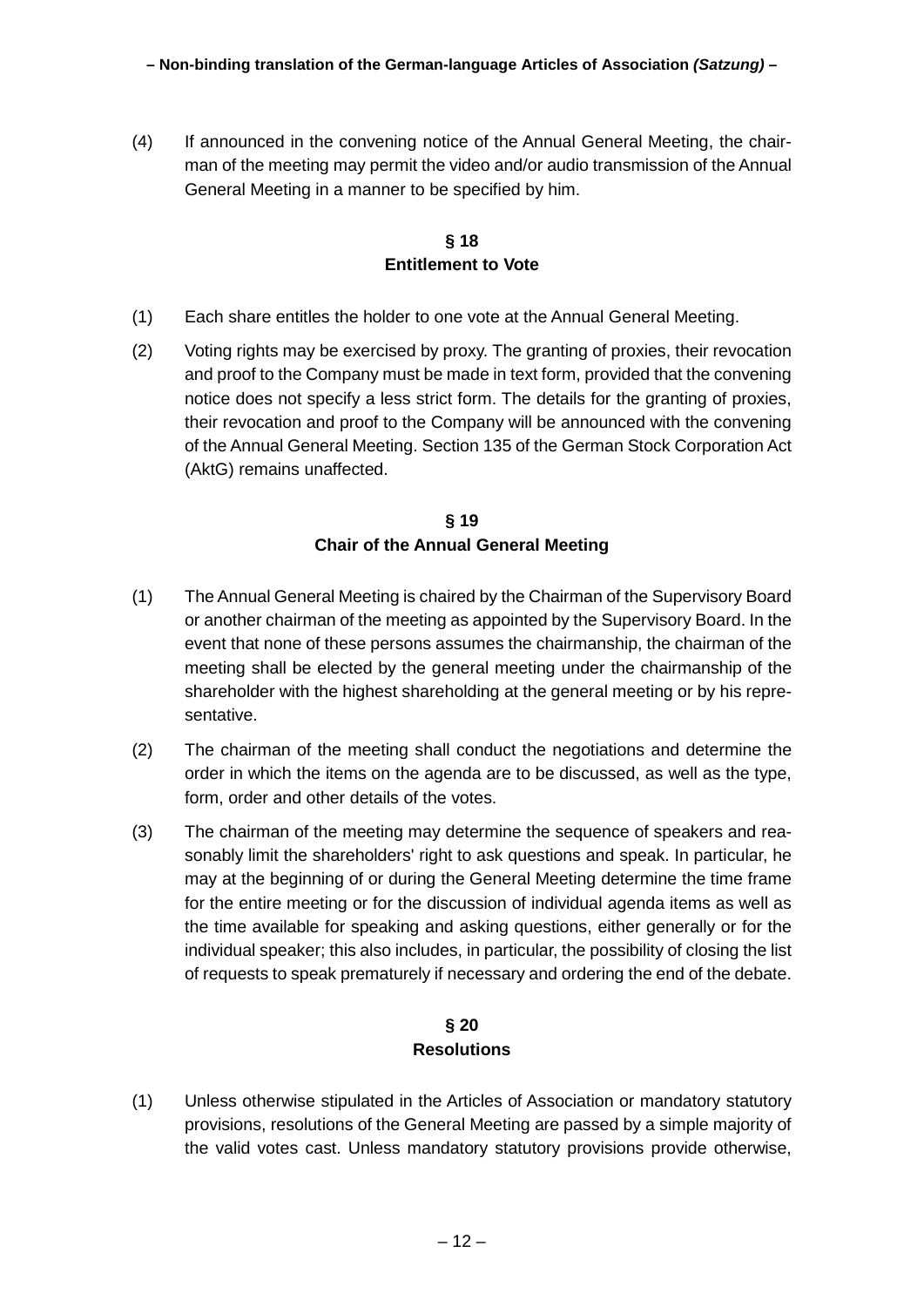amendments to the Articles of Association require a majority of two thirds of the votes cast or, if at least half of the share capital is represented, a simple majority of the votes cast. Insofar as the law prescribes a majority of the represented share capital for resolutions of the Annual General Meeting in addition to a majority of votes, a simple majority of the share capital represented at the passing of the resolution shall suffice, to the extent permitted by law.

(2) The votes cast shall not include votes associated with shares whose holders did not take part in the vote or abstained from voting or cast an empty or invalid ballot.

# **VII.**

# <span id="page-12-0"></span>**Annual Financial Statements and Appropriation of Profit**

#### **§ 21 Annual Financial Statements and Appropriation of Profit**

- <span id="page-12-1"></span>(1) The Management Board shall prepare the annual financial statements, the consolidated financial statements and the respective management reports for the past fiscal year within the statutory periods and submit them to the auditor for examination. Upon receipt of the audit report, the annual financial statements, the consolidated financial statements, the respective management reports and the audit report shall be submitted to the Supervisory Board. At the same time, the Management Board shall submit the proposal for the appropriation of the distributable profit to the Supervisory Board.
- (2) The Supervisory Board shall examine the annual financial statements, the management report and the proposal for the appropriation of the distributable profit as well as the consolidated financial statements and the group management report and report the results of its examination in writing to the Annual General Meeting. It shall forward its report to the Management Board within the statutory period. At the end of the report, the Supervisory Board shall declare whether it approves the annual financial statements and consolidated financial statements prepared by the Management Board. If, after examination, the Supervisory Board approves the annual financial statements, they are adopted.
- (3) If the Management Board and Supervisory Board adopt the annual financial statements, they may allocate part or all of the net income for the year remaining after deduction of the amounts to be transferred to the statutory reserve and any loss carried forward to other retained earnings. The appropriation of more than half of the net income for the year is not permissible if the other retained earnings exceed half of the share capital or would exceed half of the share capital after the appropriation.